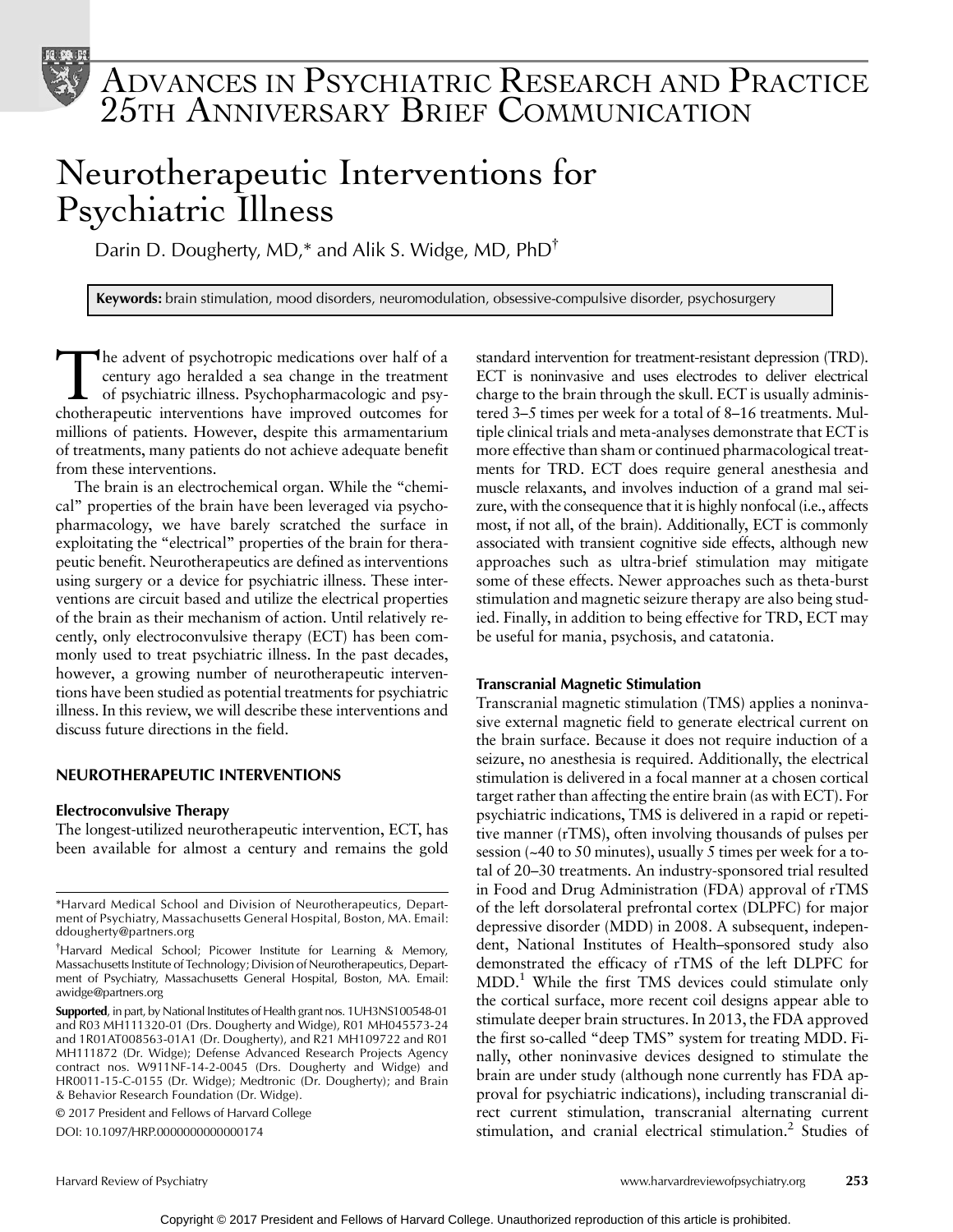TMS for obsessive-compulsive disorder (OCD) and other psychiatric disorders are ongoing.

#### Vagus Nerve Stimulation

Vagus nerve stimulation (VNS) is currently an invasive procedure that requires accessing the left vagus nerve (the right vagus nerve is not used, because of its parasympathetic branches to the heart) in the neck and wrapping stimulating electrodes around the nerve. These electrodes are then subcutaneously attached by wire to a subcutaneous implantable pulse generator (IPG), similar to those used for cardiac pacemakers, in the chest wall. The clinician communicates transcutaneously with the IPG by using a transducer and computer to program the desired stimulation parameters. These parameters include current amplitude, pulse frequency, pulse width, and duty cycle. Typically, the duty cycle is 30 seconds of stimulation followed by 5 minutes off for a 10% duty cycle (30 seconds/ 300 seconds). Duty cycles higher than 50% are not recommended, as they may be neurotoxic. In 2005, the FDA approved VNS for the treatment of TRD (in this case, defined as lack of response to four or more adequate treatments). This approval was based, however, on secondary outcome data from the pivotal trials, as the change in the trial's primary outcome measure was not statistically significant ( $p = .06$ ). Therefore, most third-party payers do not currently reimburse for the procedure. Recent data from a five-year, prospective, open-label, nonrandomized, observational registry study of VNS involving 795 patients showed significantly higher response (67.6% for VNS compared to 40.9% for treatment as usual), though also higher remission (43.3% for VNS compared to  $25.7\%$  for treatment as usual).<sup>3</sup> These results may help change the reimbursement landscape. VNS is not currently approved for the treatment of any other psychiatric disorders.

### Epidural Cortical Stimulation

Epidural cortical stimulation (EpCS) is an invasive procedure that involves placing a flat stimulating electrode on the brain surface via craniotomy and that uses subcutaneous wires to connect to a subcutaneous IPG placed on the chest wall. In this manner, it is similar to VNS, except that the electrode is on the brain surface instead of the vagus nerve. As with VNS, transcutaneous communication with the device uses a transducer, and parameter settings are adjusted using an small, attached handheld computer. One EpCS trial for psychiatric illness—in particular, TRD—has been published.<sup>4</sup> That randomized, single-blind, sham-controlled study examined chronic, continuous stimulation of the left DLPFC (the FDA-approved target for rTMS) in 12 patients with TRD. The hypothesis was that continuous stimulation of the left DLPFC via EpCS might be more efficacious than intermittent stimulation via rTMS. No statistically significant difference was observed in active versus sham stimulation during the blinded phase of the study, but subsequent open-label results demonstrated significant improvement of depressive symptoms for

the cohort. Future studies, likely involving a larger number of patients and perhaps with a longer blinded phase, are needed.

#### Ablative Limbic System Surgery

Ablative limbic system procedures have typically involved a craniotomy followed by radiofrequency ablation of stereotactically targeted brain tissue. Newer neurosurgical techniques such as the gamma knife and high-intensity focused ultrasound may eventually obviate the need for a craniotomy, as they can create stereotactic lesions noninvasively.<sup>5</sup> Nonetheless, the targets for these interventions are the same. They include the dorsal anterior cingulate cortex (anterior cingulotomy), the anterior limb of the internal capsule (anterior capsulotomy), and the white matter tracts below the head of the caudate nucleus (subcaudate tractotomy). The combination of an anterior cingulotomy and subcaudate tractotomy is described as a limbic leukotomy. These procedures have been performed in patients with highly treatment refractory MDD and OCD since the 1960s. Patients are awake during the procedure; adverse events are minimal (see references for full details); and patients are usually discharged within 48 hours after the procedure. For the open procedures, active versus sham comparisons of outcome are not feasible. However, unblinded, long-term, prospective studies have demonstrated response rates as high as  $69\%$  for intractable OCD<sup>6</sup> and  $75\%$  for  $TRD<sup>7</sup>$  using anterior cingulotomy or subcaudate tractotomy, and 54% for intractable OCD using anterior capsulotomy.8 At present, ablative limbic system surgery is not typically used to treat any other psychiatric disorders.

#### Deep Brain Stimulation

Deep brain stimulation (DBS) involves performing a craniotomy to stereotactically place electrodes in deep brain regions (as opposed to placement on the brain surface, as in EpCS). Otherwise, the subcutaneous wires, subcutaneous IPG, and transcutaneous communication and control are comparable to EpCS and VNS. DBS has been used for movement disorders, particularly Parkinson's disease, since the 1980s; over 130,000 Parkinson's patients in the United States have been treated. In 1999, the first report of using DBS to treat psychiatric illness (OCD) was published.<sup>9</sup> In 2008, the FDA approved DBS at the ventral capsule/ventral striatum (VC/VS) target (near the region of ablation for anterior capulotomy) for intractable OCD. Subsequent pivotal trials of DBS at the VC/VS target and in the subgenual cingulate cortex for TRD were negative,  $10,11$  although one more recent VC/VS TRD trial that utilized initial open-label treatment with DBS for up to 52 weeks followed by a blinded withdrawal of DBS did show a difference between true DBS withdrawal and sham DBS withdrawal, with true DBS withdrawal resulting in statistically significant greater worsening when compared to sham DBS withdrawal.<sup>12</sup> DBS is also currently being studied for dementia, posttraumatic stress disorder, and substance use disorders.